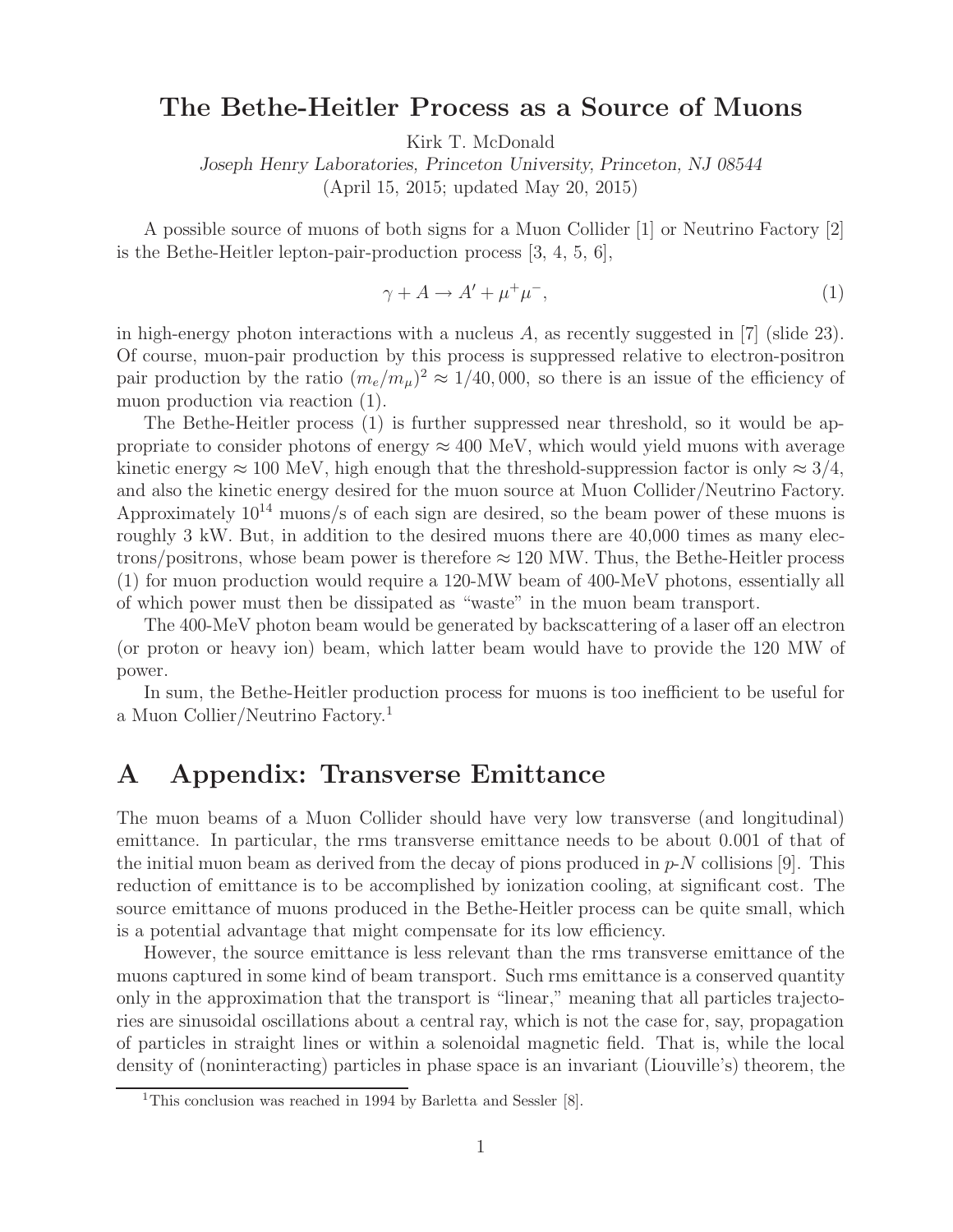distribution of particles in this phase space becomes "filamented" during "nonlinear" beam transport such that rms measures of emittance increase rapidly along a beam transport system.

Analytic expressions for rms emittance growth during field-free beam transport (drift) are given in [10], and numerical examples are given on slide 8 of [11].

The beam-transport-system concept for a Muon Collider [1] or Neutrino Factory [2] is a solenoid magnet that begins already around the pion/muon production target. The rms transverse emittance grows with distance along a solenoid transport system, until it stabilizes at a value related to the average transverse momentum  $\sigma_{P_1}$  of the beam and the field strength B of the solenoid magnet,

$$
\epsilon_{\perp} = \frac{\sigma_{\perp} \sigma_{P_{\perp}}}{m} \approx \frac{2c\sigma_{P_{\perp}}^2}{eBm} = \frac{2\left\langle r_c\right\rangle \sigma_{P_{\perp}}}{m},\tag{2}
$$

where  $\langle r_c \rangle = c \sigma_{P_{\perp}}/eB$  is the average cyclotron radius for particles in the beam.<sup>2</sup> Note that for particles produced in a target on the axis of the solenoid,  $2 \langle r_c \rangle$  is the average of the maximum distance of their trajectory from that axis as they move on helical trajectories. The argument for eq. (2) is that when computing the rms transverse emittance, the relevant value for  $\sigma_{\perp}$  is not the small radius of the target, but the much larger diameter of the helical trajectories of the beam particles.

To maintain good collection efficiency of muon produce in  $p-N$  collisions, which is the baseline production process considered for a Muon Collider,  $\sigma_{P_1} \approx 250 \text{ MeV}/c$ , which is the average transverse momentum of the pions whose decay produces the muons. For Bethe-Heitler production of muons with reasonable rate,  $\sigma_{P_\perp} \approx m_\mu c \approx 100 \text{ MeV}/c$ . Hence, the ratio of the rms transverse emittance in a solenoidal beam transport system for muons from the Bethe-Heitler process to that for muon from  $p-N$  collisions is about  $1/6$ , so the initial transverse emittance for Bethe-Heitler muons is still a factor of 60 larger than that required for a Muon Collider. Substantial ionization cooling is required for muons from both  $p\text{-}N$ collisions and the Bethe-Heitler process,

The nominally low emittance of a Bethe-Heitler muon source does not lead to a significant advantage over a source based on  $p-N$  collisions, and does not compensate for the low efficiency of the Bethe-Heitler process for muon production.

## **References**

- [1] M.M. Alsharo'a *et al.*, *Recent progress in neutrino factory and muon collider research within the Muon Collaboration*, Phys. Rev. ST Accel. Beams **6**, 081001 (2003), http://physics.princeton.edu/~mcdonald/examples/accel/alsharoa\_prstab\_6\_081001\_03.pdf
- [2] R.J. Abrams *et al.*, *International Design Study for a Neutrino Factory: Interim Design Report* (Dec. 2011), http://arxiv.org/abs/1112.2853
- [3] H. Bethe and W. Heitler, *On the Stopping of Fast Particles and on the Creation of Positive Electrons*, Proc. Roy. Soc. London A **146**, 83 (1934), http://physics.princeton.edu/~mcdonald/examples/QED/bethe\_prsla\_146\_83\_34.pdf

<sup>&</sup>lt;sup>2</sup>This stabilization of transverse emittance by a solenoid field is illustrated on slide 10 of [11].